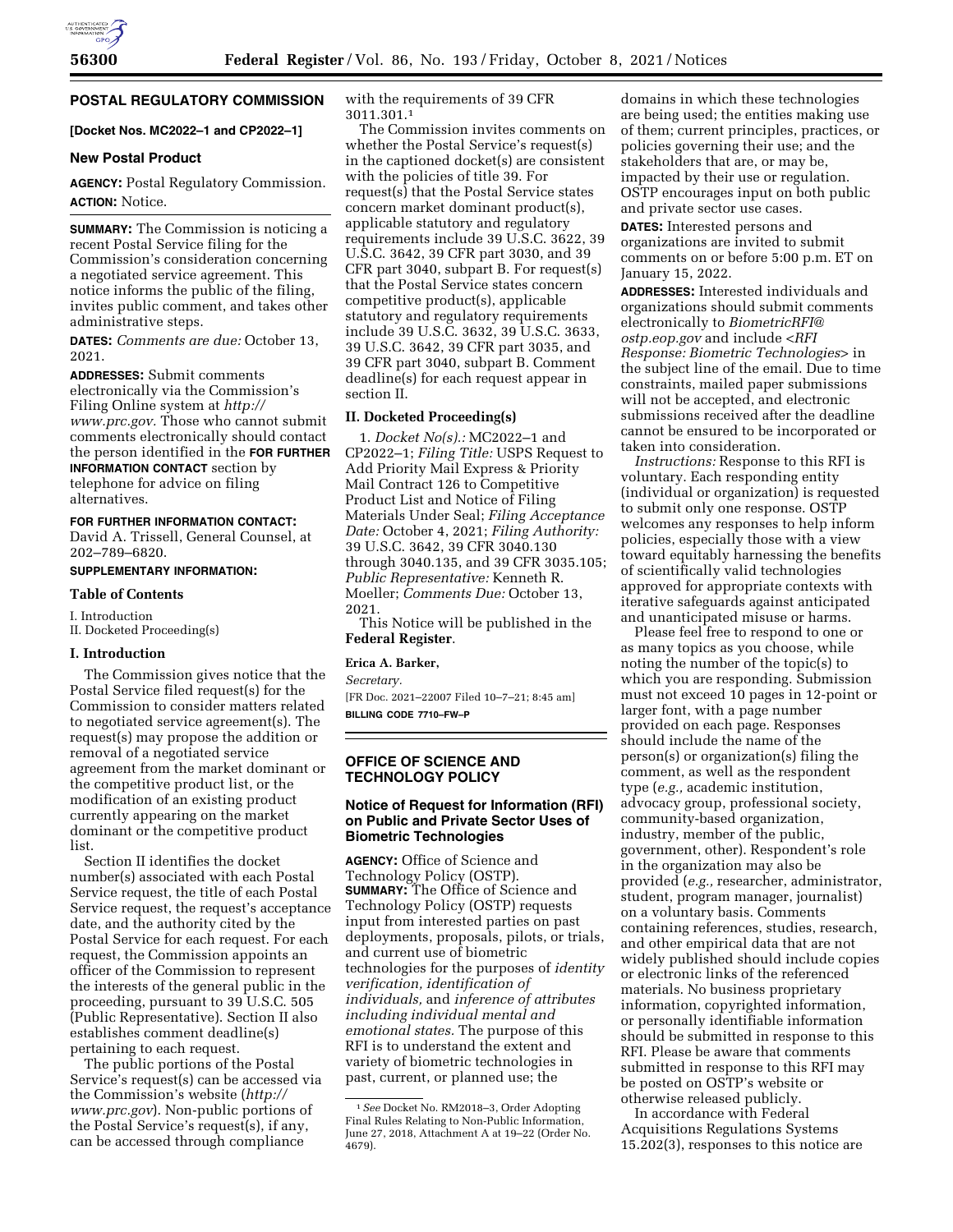not offers and cannot be accepted by the Federal Government to form a binding contract. Additionally, those submitting responses are solely responsible for all expenses associated with response preparation.

**FOR FURTHER INFORMATION CONTACT:** For

additional information, please direct questions to Suresh

Venkatasubramanian at *[biometric@](mailto:biometric@ostp.eop.gov) [ostp.eop.gov.](mailto:biometric@ostp.eop.gov)* 

## **SUPPLEMENTARY INFORMATION:**

*Background:* To date, attention and legislation around AI-enabled biometric technologies has largely focused on the specific case of facial recognition technology used to identify individuals in law enforcement and in public and private settings. However, there are a growing number of domains that are beginning to make use of biometric information for *identification* or *inference* of emotion, disposition, character, or intent. This expanded set of uses includes but is not limited to:

• The use of facial recognition to control initial and continuing access to resources such as housing, medical records, schools, workplaces, and public benefits;

• Facial or voice analysis in employment (*e.g.,* to screen potential hires for trustworthiness and competence), education (*e.g.,* to detect risks to safety, determine student focus and attention in the classroom, and monitor online exams), and advertising (*e.g.,* to determine responses to advertising displays or track behavior in physical shopping contexts);

• Keystroke analysis for detection of medical conditions and cognition or mood;

• The use of gait recognition, voice recognition, and heart rate analysis for inference of level of cognitive ability and performance in healthcare (*e.g.,* for stroke recovery, and aids for autistic individuals); and

• Inferring intent (and mal-intent) in public settings.

Many concerns have been raised about the use of biometric technology, ranging from questions about the validity of the underlying science; differential effectiveness, outcomes, and harms for different demographic groups; and the role of biometric systems in increasing the use of surveillance technologies and broadening the scope of surveillance practices. Nonetheless, biometric technologies are often presented as a cheaper and more reliable form of identification, and as effective aids in clinical settings for diagnosis and therapeutic use, in addition to their use in public safety

such as for finding missing persons and combating child trafficking.

OSTP seeks information and comments about AI-enabled biometric technology uses, including but not exclusive to the above.

*Terminology:* We use ''biometric information'' to refer to any measurements or derived data of an individual's physical (*e.g.,* DNA, fingerprints, face or retina scans) and behavioral (*e.g.,* gestures, gait, voice) characteristics. For the purpose of this RFI, we are especially interested in the use of biometric information for:

• *Recognition.* This includes the use of biometric information for *verification*  (matching a claimed identity to a reference identity) and *identification*  (real-time or post-facto identification of an individual or of all individuals in a crowd either in pursuit of a legal case or as part of broad surveillance in varied domains); and

• *Inference of cognitive and/or emotional state.* This includes the use of biometric information for *inference* of cognitive and/or emotional states (such as attentiveness, mental fatigue, stress, anxiousness, fear, or cheerfulness).

We broadly refer to a system that uses biometric information for the purpose of recognition or inference as ''biometric technology.''

*Scope:* OSTP invites input from any interested stakeholders, including industry and industry association groups; civil society and advocacy groups; state, local, and tribal governments; academic researchers; technical practitioners specializing in AI and biometrics; and the general public. In particular, OSTP is especially interested in input from parties developing biometric technologies, parties acquiring and using such technologies, and communities impacted by their use. Input is welcome from stakeholders, including members of the public, representing all backgrounds and perspectives.

*Information Requested:* Respondents may provide information for one or as many topics below as they choose. Through this RFI, OSTP seeks information on the use of biometric technologies in the public and private sectors, including on the following topics:

1. *Descriptions of use of biometric information for recognition and inference:* Information about planned, developed, or deployed uses of biometric information, including where possible any relevant dimensions of the context in which the information is being used or may be used, any stated goals of use, the nature and source of the data used, the deployment status

(*e.g.,* past, current, or planned deployment) and, if applicable, the impacted communities.

2. *Procedures for and results of datadriven and scientific validation of biometric technologies:* Information about planned or in-use validation procedures and resulting validation outcomes for biometric technologies designed to ensure that the system outcomes are scientifically valid, including specific measures of validity and accuracy, resulting error rates, and descriptions of the specific measurement setup and data used for validation. Information on user experience research, impact assessment, or other evaluation of the efficacy of biometric technologies when deployed in a specific societal context is also welcome.

3. *Security considerations associated with a particular biometric technology.*  Information about validation of the security of a biometric technology, or known vulnerabilities (such as spoofing or access breaches). Information on exhibited or potential leaks of personally identifying information via the exploitation of the biometric technology, its vulnerabilities, or changes to the context in which it is used. Information on security safeguards that have been proven to be efficacious for stakeholders including industry, researchers, end users, and impacted communities.

4. *Exhibited and potential harms of a particular biometric technology:*  Consider harms including but not limited to: Harms due to questions about the validity of the science used in the system to generate the biometric data or due to questions about the inference process; harms due to disparities in effectiveness of the system for different demographic groups; harms due to limiting access to equal opportunity, as a pretext for selective profiling, or as a form of harassment; harms due to the technology being built for use in a specific context and then deployed in another context or used contrary to product specifications; or harms due to a lack of privacy and the surveillance infrastructure associated with the use of the system. Information on evidence of harm (in the case of an exhibited harm) or projections, research, or relevant historical evidence (in the case of potential harms) is also welcome.

5. *Exhibited and potential benefits of a particular biometric technology:*  Consider benefits including, but not limited to: Benefits arising from use in a specific domain (absolute benefit); benefits arising from using a specific modality of biometric technology (or